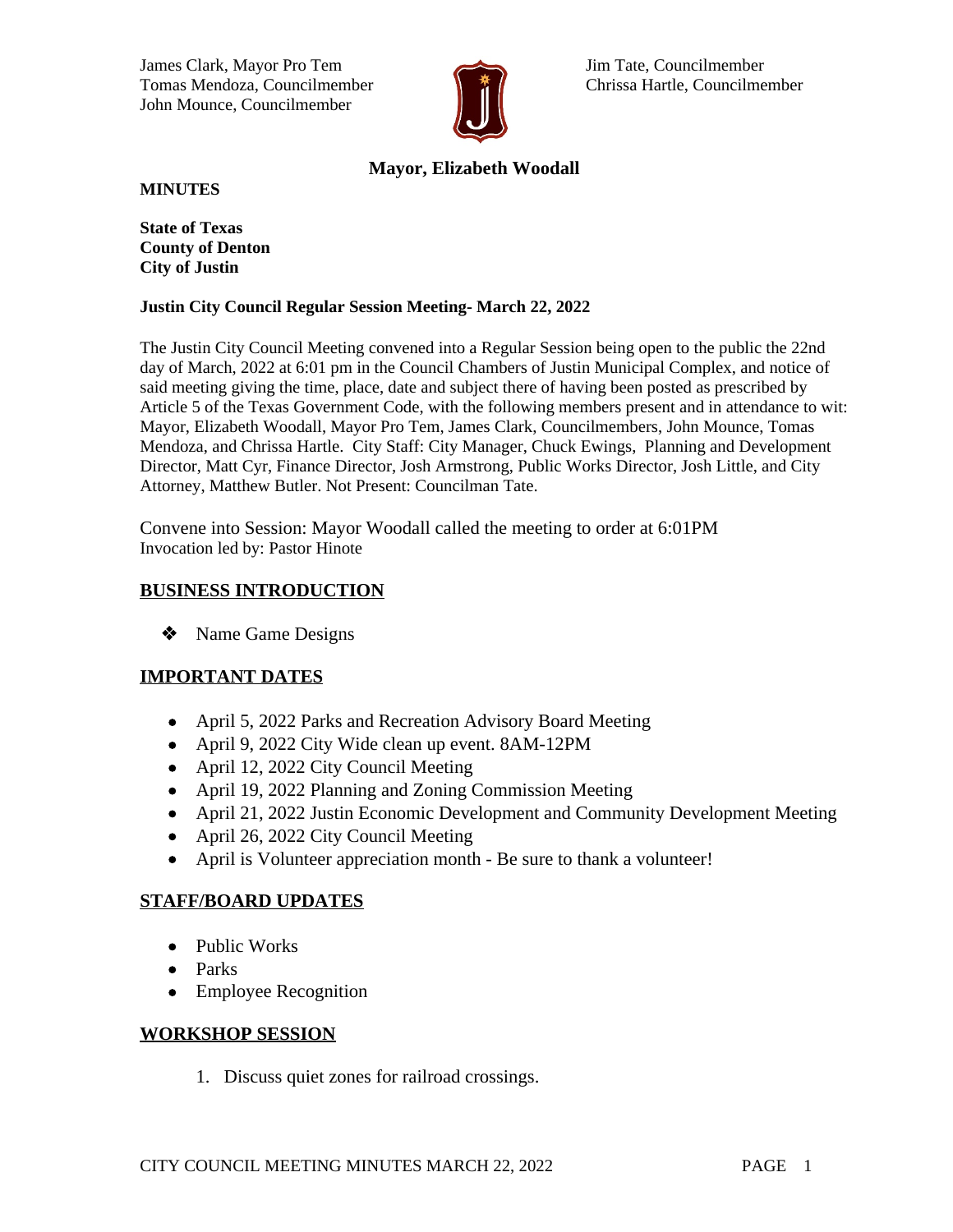- 2. Discuss scheduling the volunteer appreciation event.
- 3. Discussion regarding the comprehensive plan calendar and timeline.
- 4. Discuss regular session agenda items.

# **CONVENE INTO REGULAR SESSION- Immediately Following Workshop Session**

#### **PUBLIC COMMENT**

In order to expedite the flow of business and to provide all citizens the opportunity to speak, the mayor may impose a three-minute limitation on any person addressing the Council. The Texas Open Meetings Act prohibits the City Council from discussing issues, which the public have not been given a seventy-two (72) hour notice. Issues raised may be referred to City staff for research and/or placed on a future agenda.

#### **No Citizen Comment**

# **POSSIBLE ACTION ITEMS**

5. Consider and take appropriate action to approve a Final Plat for the Preserve.

**Mayor Pro Tem, Clark moved to approve item 5 as presented.**

**Seconded by: Councilman Mounce Aye votes: Councilmembers, Clark, Mounce, Mendoza and Hartle. Motion carries**

6. Consider and take appropriate action regarding appointments to the Planning and Zoning Commission.

**Councilman Mounce moved to appoint Tom Cronberger to Place 7 and David Beck to Place 6.**

**Seconded by: Mayor Pro Tem, Clark Aye votes: Councilmembers, Clark, Mounce, Mendoza and Hartle. Motion carries**

7. Consider and take appropriate action regarding Resolution 579-22 amending the Employee Personnel policy.

**Councilman Mendoza moved to approve item 7 as presented.**

**Seconded by: Mayor Pro Tem, Clark Aye votes: Councilmembers, Clark, Mounce, Mendoza and Hartle. Motion carries**

8. Consider and take appropriate action approving Resolution 580-22 accepting a donation from the Justin Lion's Club.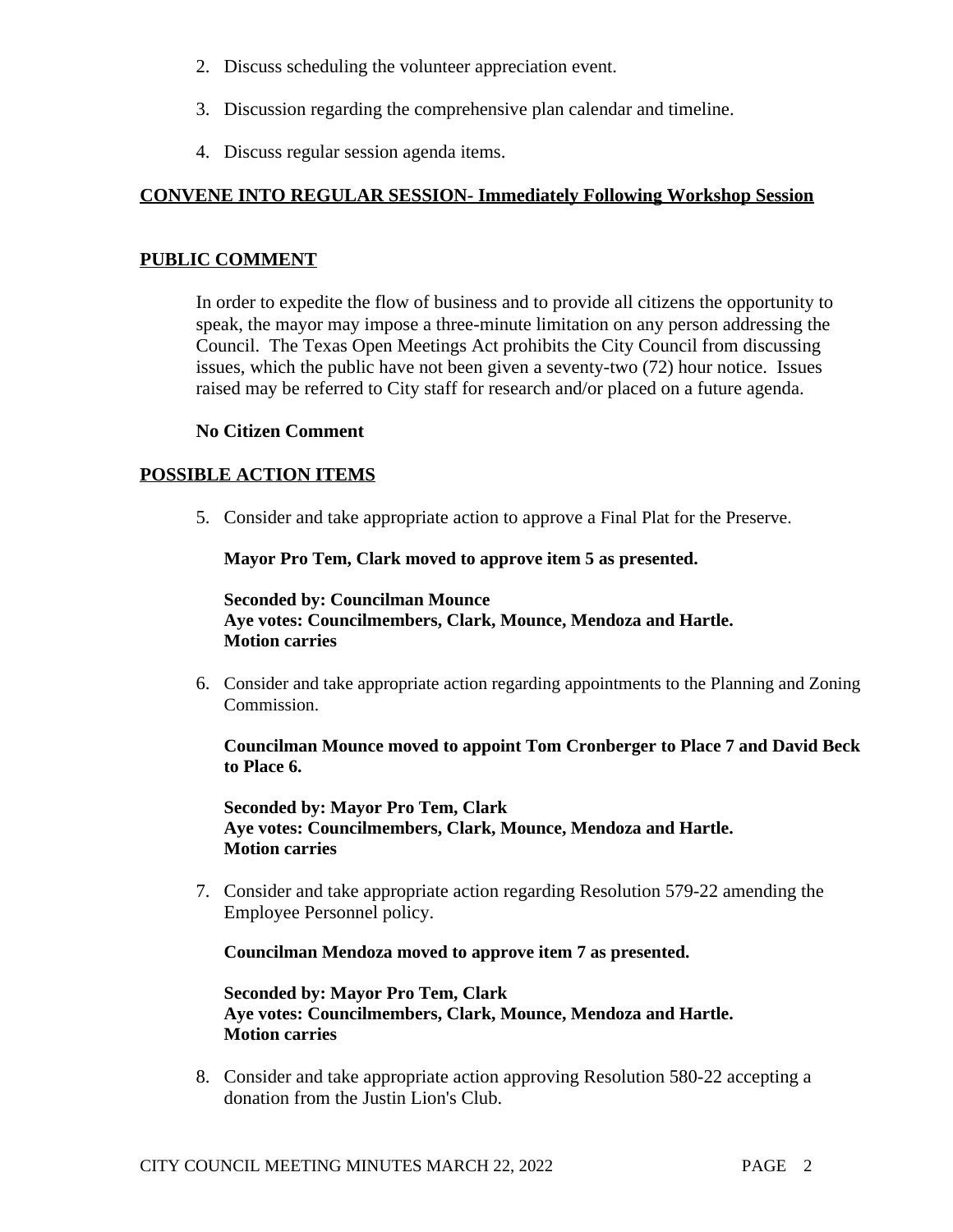**Mayor Pro Tem, Clark moved to Resolution 580-22.**

**Seconded by: Councilman Mounce Aye votes: Councilmembers, Clark, Mounce, Mendoza and Hartle. Motion carries**

#### **CONSENT**

### *Any Council Member may request an item on the Consent Agenda to be taken up for individual consideration*

9. Consider and take appropriate action approving City Council meeting minutes dated March 8, 2022.

**Councilman Mounce moved to approve consent item number 9.** 

**Seconded by: Mayor Pro Tem, Clark Aye votes: Councilmembers, Clark, Mounce, Mendoza and Hartle. Motion carries**

#### **EXECUTIVE SESSION**

Any item on this posted agenda could be discussed in Executive Session as long as it is within one of the permitted categories under sections 551.071 through 551.076 and Section 551.087 of the Texas Government Code.

- Under Section 551.071, to conduct private consultation with the City Attorney regarding:
	- o Oliver Creek Ranch MUD
	- o Range Property Development Agreement
	- o Justin Crossing Development

Convene into executive session at **7:46PM**

Adjourn into open meeting at **8:21PM**

10. Discuss, consider, and act on items discussed in Executive Session.

#### **No Action**

#### **FUTURE AGENDA ITEMS**

- Entrance Signs
- Optional fees to water bills for park improvements, beautification and public safety.
- Update on Reatta bridge construction
- Update on street improvement plan